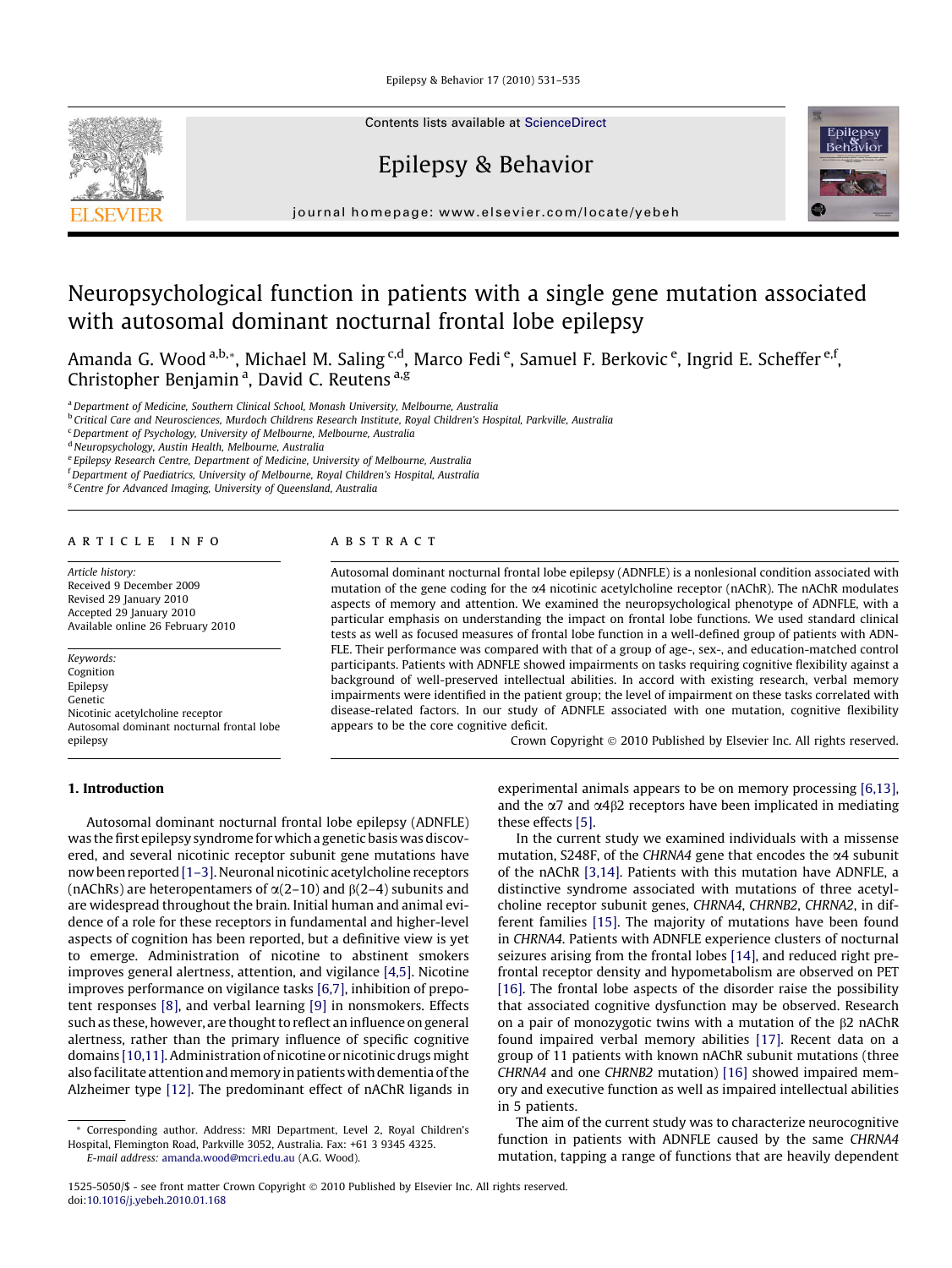on frontal lobe integrity. We hypothesized that aspects of executive function would be impaired in the patient group.

# 2. Materials and methods

#### 2.1. Participants

Inclusion criteria were a confirmed mutation of the CHRNA4 (S248F) gene, English as the first language, and absence of other neurological or cognitive disorders. Clinical features of the nine eligible participants from a single large family [\[14,18\]](#page-4-0) are summarized in Table 1. At the current assessment, a detailed clinical history and neurological examination were obtained by M.F. and I.E.S., and the participants' medical records were reviewed and the most recent carbamazepine serum level (usually within 2 days of testing) was obtained. Data recorded included age at seizure onset and offset, weekly seizure frequency estimated over the duration of the illness and at the time of testing, antiepileptic medication at the time of assessment and most recent drug levels, and smoking status. Two investigators (I.E.S., S.F.B.) reviewed the medical details and rated the epilepsy as mild or severe. This rating was used as a measure of the impact of the disease at the time patients had active seizures. Patients who were seizure free with or without the use of medication were categorized as having mild epilepsy; those with ongoing seizures despite medication or a history of greater than 15 years of seizures were regarded as having severe epilepsy. At the time of assessment all but one participant with ADNFLE was seizure free (see Table 1), and six participants with ADNFLE took antiepileptic medication (carbamazepine in 6, additional clonazepam in 1). The average age at seizure onset was 7.2 years (range: 5–12), and seizures occurred for an average of 23.2 years (range: 2–54). The average number of seizures per week during that time was 10.3 (range: 5–40).

To control for intrafamily effects independent of the mutation we calculated the degree of relatedness, a coefficient of the proportion of genetic identity shared between members of the pedigree and a proband. For example, 50% of the proband's genome is shared by siblings and parents, yielding a relatedness coefficient of 0.5. A group of age-, sex-, and education-matched control participants were recruited. There were two males in each group. All participants provided written informed consent, in accordance with institutional and Australian National Health and Medical Research Council guidelines. Ethical approval was provided by the Austin Health Human Research Ethics Committee.

#### 2.2. Cognitive measures

Table 1

Verbal fluency was measured using the standard clinical administration of the Controlled Oral Word Association Test (COWAT)

Clinical and demographic characteristics of participants with the mutation.

(see Strauss et al. [\[19\]](#page-4-0)). The cognitive demands and neural substrate of this task are well described [\[20,21\]](#page-4-0). The measure used here was the total number of words retrieved for the letters F, A, and S.

To examine in detail aspects of frontal lobe function, we developed measures using in-house programming (either EPrime or matlab), and all tasks were presented on a laptop computer. The ability to inhibit a prepotent response was measured using Color–Word Interference (Stroop task). The task comprised 120 trials in which a single word was presented on the screen. Incongruent trials (i.e., where the color word and the font's color did not match) constituted 30% of the trials. Participants named the font color as quickly as possible, and accuracy and reaction time were measured using software developed in matlab (Version 6, The Mathworks).

Vigilance (sustained attention) was measured by assessing accuracy of performance over 15 minutes while participants pressed a button in response to single letters presented on the laptop screen. Two trial types were recorded. Target trials required participants to press one key each time a letter was seen on the screen. ''Change" trials occurred infrequently (18%) and required an alternative button press when the letter that was presented was 'c', and it was preceded by the letter 'x', and they were in different colors. Thus, the task required monitoring of the  $n-1$  item's features (akin to n-back working memory), inhibition of a prepotent motor response, which, although slightly modified, resembles a go/no go task, as well as vigilance. Accuracy was measured across the length of the task and within four equal time epochs.

Delayed match-to-sample is a task requiring participants to select a previously presented target stimulus from a group of distractors. Here we used a short delay of 2 seconds. In our task, a complex pictorial target was shown on a screen and, 2 seconds later, was presented again with three ''foil" stimuli that shared either color or pattern features. The short delay period meant that this task relied more heavily on immediate attention rather than memory processing.

Attentional set shifting during a rule learning task was assessed using a paradigm based on intradimensional and extradimensional set shifting [\[22\]](#page-4-0). Participants viewed a computer screen on which three boxes were presented, from left to right across the screen. On each trial, two of three boxes on the screen contained a stimulus comprising three features (animal, shape, color). Participants were instructed that there was a rule they needed to learn, based on those features, and that after each trial they would be provided feedback to assist their learning. Responses were made using one of three sequential buttons on the keyboard, which corresponded to the position of the boxes on the screen. After each response, feedback (correct/incorrect) was provided visually on the screen and the trial was repeated if incorrect. After eight correct responses, the rule changed and the participant was required to

| Pedigree reference <sup>a</sup> | Age at assessment | Age at onset (years) | Duration (years) | Seizure frequency (weekly) <sup>b</sup> | AEDs at time of interview | Disease severity |
|---------------------------------|-------------------|----------------------|------------------|-----------------------------------------|---------------------------|------------------|
| $IV-22$                         | 62                |                      | 48               |                                         | CBZ <sup>c</sup>          | Severe           |
| $IV-27$                         | 63                |                      | 54               |                                         | <b>CBZ</b>                | Severe           |
| $V-3$                           | 43                |                      | 34               |                                         | $CBZ + CLN$               | Severe           |
| $V-4$                           | 41                |                      | 10               |                                         |                           | Mild             |
| $V-12d$                         | 37                |                      | 31               | 40                                      | CBZ                       | Severe           |
| $V-15$                          | 33                |                      |                  | 12                                      | <b>CBZ</b>                | Mild             |
| $V-28$                          | 38                |                      | 12               | 10                                      |                           | Mild             |
| $V-33$                          | 28                | 12                   | 6                |                                         |                           | Mild             |
| $VI-7e$                         | 16                |                      |                  | 10                                      | CBZ                       | Mild             |

Pedigree references refer to Fig. 3 in Steinlein et al. [\[3\].](#page-4-0)

**b** Seizure frequency was obtained through medical interview.

CBZ, carbamazepine; CLN, clonazepam.

Ongoing seizures at the time of assessment.

<sup>e</sup> VI-7 mutation status was confirmed subsequent to earlier publications.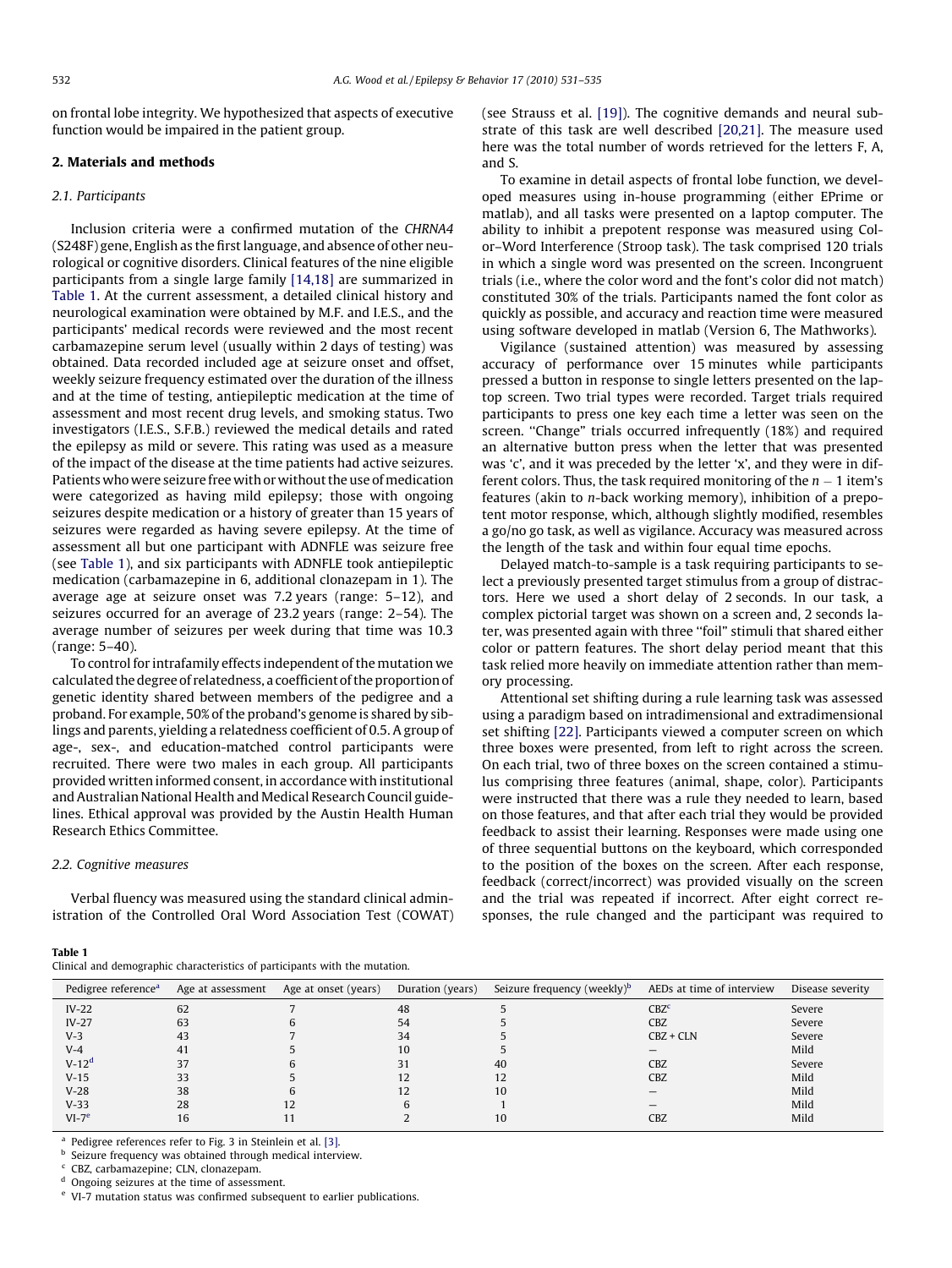adapt to the new rule requirements. Measures included the total number of errors made, total number of trials to successfully negotiate the overall task, as well as number of errors and number of trials to criterion for each rule learned.

One of the rules within the set shifting task was akin to object alternation, where the correct choice from two displayed items changed from trial to trial. This task is typically employed in reward-based learning paradigms in human and nonhuman primate literature. In our task, the participant was required not only to detect the feature (animal, shape, or color) on which the rule was based, but also to determine that this changed between two of the three options. The number of incorrect responses and the total number of trials to criterion (eight correct in sequence) were recorded.

To exclude the possibility that performance on these very sensitive tasks reflected group differences in general intellectual abilities, we used the four-subtest version of the Wechsler Abbreviated Scale of Intelligence (WASI) [\[23\]](#page-4-0) as a measure of Full Scale IQ. Furthermore, we sought to establish whether the group with ADNFLE exhibited a frontal lobe-type syndrome through clinical interview and quantitative screening of neurobehavioral features using the Frontal Assessment Battery [\[24\].](#page-4-0) Participants with ADNFLE were also assessed on standard tasks of memory including the Rey Auditory Verbal Learning Test (RAVLT), and visual memory was assessed using Rey's Complex Figure (30-minute delay protocol; see Lezak et al. [\[25\]\)](#page-4-0). z score statistics were computed for these tasks; RAVLT normative data were derived from Geffen et al. [\[26\]](#page-4-0), and for Rey's Complex Figure we used data from Spreen and Strauss [\[27\].](#page-4-0) Audioverbal attention (Digit Span from Wechsler Adult Intelligence Scale, Third Edition (WAIS-3)) [\[28\]](#page-4-0) and working memory (Letter Number Sequencing from the WAIS-3) were also assessed in the patient group. The Trail Making Test is a widely used clinical task that provides a measure of basic psychomotor speed (Trails A) and assesses mental set shifting abilities (Trails B). Normative data cited in Spreen and Strauss [\[27\]](#page-4-0) were used to establish the performance of patients with ADNFLE.

### 2.3. Statistical analysis

Independent t tests were used to compare the patient and control groups on cognitive measures (using a criterion of  $P < 0.05$ , two-tailed). For any cognitive task showing a difference between the groups, we then examined performance by the patients on that task in relation to epilepsy variables. For continuous variables (age at seizure onset, duration of epilepsy, weekly seizure frequency, drug levels), we used correlation analysis. To identify and rule out cognitive variables with even a trend toward being influenced by disease variables, we used a threshold of  $P = 0.1$ . For dichotomous variables (medication status, seizure severity, smoking status) independent t tests were used with a threshold of  $P = 0.1$ . This conservative approach was taken to carefully exclude the possibility that the differences between the groups were due to disease factors.

### 3. Results

The nine patients and nine controls were well matched on age and general intellectual abilities (all  $P > 0.05$ ). The mean age of the mutation group was  $40.1$  years (SD = 15.0, range = 16–63), and that for controls was 39.3 years (SD = 14.6, range =  $15-64$ ).

## 3.1. Performance by patients on standard clinical neuropsychological measures

Full Scale IQ fell within the ''average" range for both groups (mutation group:  $94.0 \pm 11.8$ , mean  $\pm$  SD; control group:  $97.7 \pm 9.5$ ). The average score of patients with ADNFLE on the Frontal Assessment Battery (15.4  $\pm$  1.5) was within normal limits. Performance on standard clinical tasks was evaluated against established normative data. Participants with ADNFLE performed lower than average on RAVLT total recall (*z* score, Trials  $1-5$ :  $-1.4 \pm 1.0$ ) and post-interference recall (Trial  $6: -1.4 \pm 1.4$ ). Performance on the RAVLT was related to the serum level of carbamazepine (RAVLT Trial 6 scores:  $r = -0.8$ ,  $P = 0.01$ ; RAVLT total scores:  $r = -0.8$ ,  $P = 0.02$ ). Digit Span scaled scores were, on average, 6.8 ± 2.2. Letter Number Sequencing scaled scores  $(7.0 \pm 2.9)$  were significantly better in those with ''mild" disease versus those whose epilepsywas classified as "severe" ( $t[6]$  = 2.6,  $P$  = 0.04). Delayed recall of Rey's Complex Figure was within normal limits across the group (z score =  $-0.3 \pm 1.2$ ). Performance on Part B of the Trail Making Test, which measures set shifting using a psychomotor component, in those with the mutation was 1.4 SD above the population mean, indicating that performance was slower than expected. Performance on this variable was not related to any disease variable. Trails A performance was within normal limits (mean = 0.65, SD = 1.25).

#### 3.2. Performance by the groups on frontal lobe measures

Performance on several tasks differed significantly between the groups. Here we present data on those measures where no association between disease variables and performance by the patient group was identified. We adopted this approach to ensure that group differences represented ADNFLE-specific findings rather than effects due to the treatment or severity of epilepsy per se. Patients with ADNFLE performed more poorly on the object alternation phase of the set-shifting paradigm, using almost twice as many attempts to learn the rule to criterion than controls (Fig. 1)  $(t[16]$  =  $-2.12$ , P = 0.05). Performance was characterized by variability in rule learning, reflected by an almost threefold increase in error rate (t[16] =  $-2.33$ , P = 0.03). The pattern of results reflects the participants' difficulty in modifying their erroneous responses to this complex and cognitively challenging task, which relies on the ability to shift and factor in feedback on a trial-by-trial basis. This was also consistent with the formal evaluation of response inhibition using our computerized version of the Stroop test. Significantly more errors on incongruent trials of the Stroop colornaming task were seen in those with the mutation  $(t[16] = 3.93,$  $P = 0.001$ ), despite the two groups' similar levels of accuracy on congruent trials  $(t[16] = 1.71, P = 0.11)$  [\(Fig. 2](#page-3-0)). Verbal fluency performance fell within the average range for control participants, but



Fig. 1. Those with the CHRNA4 S248F mutation performed significantly more poorly on the object alternation task, with a threefold increase in the average number of attempts (error bars represent SE) required to learn the rule and a concomitant increase in the number of errors made during the task.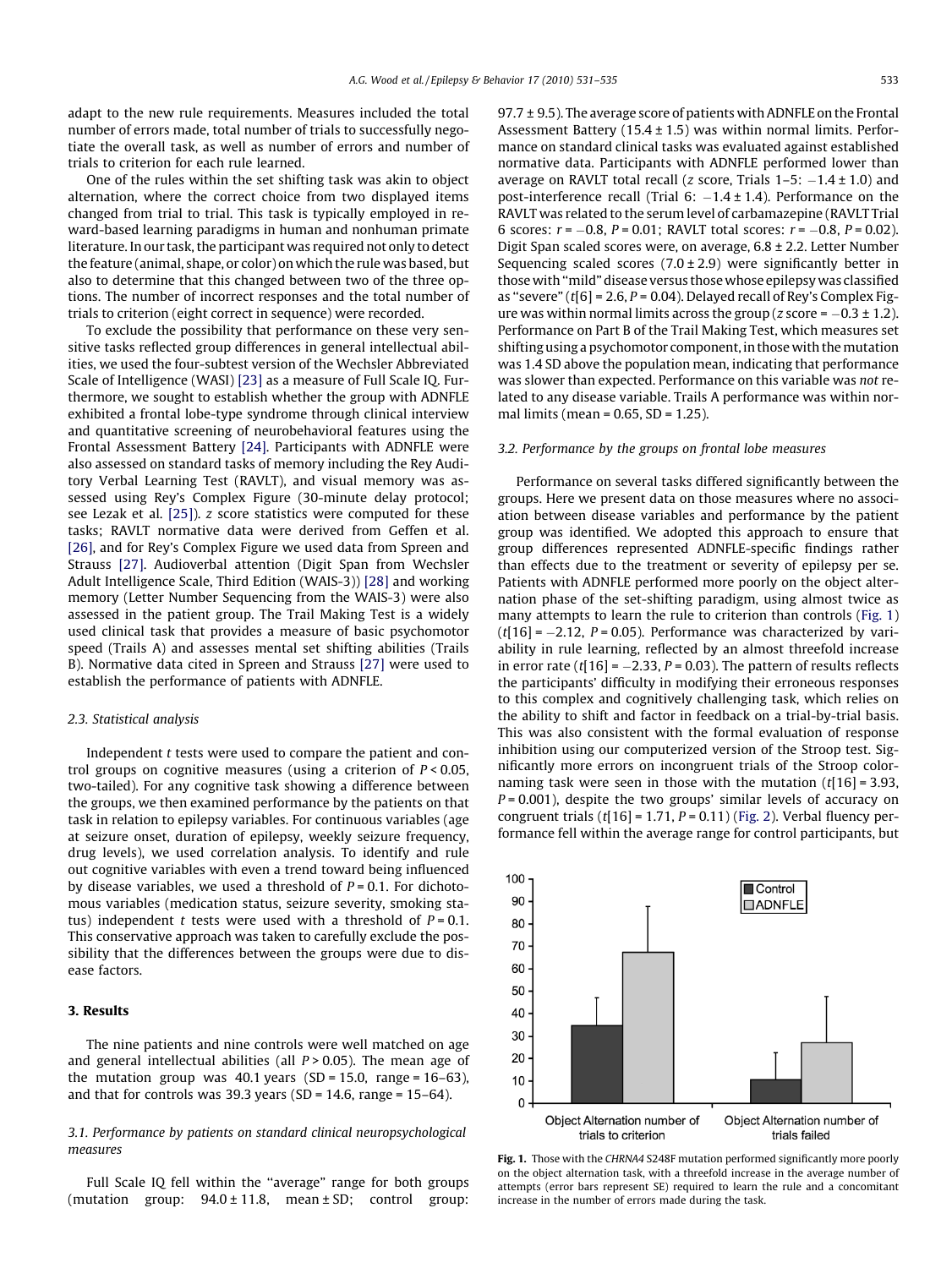<span id="page-3-0"></span>

Fig. 2. Performance on COWAT was in the average range for controls, but significantly worse in patients with the CHRNA4 S248F mutation. The proportion of correct incongruent trials on the Stroop Color–Word interference task was also significantly worse in those with the mutation than in controls. Scores are mean values and error bars represent SE.

was significantly worse for those with the mutation  $(t[16] = 2.9$ ,  $P = 0.01$ ). The number of trials performed correctly on the delayed matching-to-sample task was similar for the two groups.

The measure of vigilance that we employed comprised a continuous performance element (measuring sustained attention) as well as a more demanding requirement to change response set at random, infrequent time points throughout (akin to a go/no go paradigm). Task performance can be collapsed across the entire 15 minutes or divided into time epochs of equal duration. The latter approach permits a closer analysis of change in attention over time. First, examining the overall performance across all trials showed that performance on the sustained attention component differed between the groups (e.g., total percentage correct:  $t[15] = 3.7$ ,  $P = 0.002$ ), but, in patients with ADNFLE, was significantly worse in patients whose epilepsy was rated as severe  $(t[6] = 2.1, P = 0.08)$ and in those still on medication (t[6] =  $-2.7$ , P = 0.03). A significant correlation with serum level of medication and total percentage correct was also identified ( $r$ = $-0.7$ , P= $0.05$ ). Trials on which participants had to change their responses based on the sequence of presented items demanded higher order cognitive skills. The total percentage correct on all such ''change" trials did not differ between patients with ADNFLE and matched controls (''change" trials:  $t[15] = 0.97$ ,  $P = 0.35$ ), and repeated-measures analysis of the four epochs did not reach statistical significance  $(F[3.45] = 2.4$ ,  $P = 0.07$ ).

#### 4. Discussion

In contrast to previous research in patients with ADNFLE, our study involves a single group, which was homogeneous with respect to the underlying causative mutation. Family members with the S248F CHRNA4 subunit mutation were impaired on tasks that require flexible adaptation to, and monitoring of, cognitive demands. In particular, performance was impaired on Color–Word Interference, object alternation, Controlled Oral Word Association Test, and Part B of the Trail Making Test, implicating a frontal lobe dysfunction. General intellectual function was normal, suggesting that the cognitive difficulties identified cannot be attributed to a global impairment. Like others, we identified memory difficulties in this cohort, but showed that these relate to the severity of disease-related variables or medications.

Performance on the frontal lobe tasks in the patient group was independent of seizure severity, medication, or smoking. An intrafamilial genetic effect, other than the mutation of interest, seems unlikely as defects did not depend on the degree of relatedness in this large pedigree [\[14\].](#page-4-0) A more definitive evaluation of this question could be achieved by studying mutation-negative family members, but this was not possible in the current study. This is an interesting area for future research. The cognitive profile in our patients is similar to that seen in lesional frontal lobe epilepsy [\[29\]](#page-4-0). In our patient group, however, there is no detectable lesion on MRI. On balance, the lack of association between impaired cognitive flexibility and familial factors, seizure effects, epilepsy treatment, or nicotine exposure increases the likelihood of a gene-specific effect. Converging evidence could be obtained in future studies by investigating the effects of nAChR agonists or antagonists on cognitive flexibility in patients with the mutation.

In previous research on CHRNA4 mutations, visuospatial attention ''scaling" was better in those with a greater number of C alleles in the CHRNA4 C1545T single-nucleotide polymorphism (SNP) [\[30,31\]](#page-4-0). Visuospatial attention scaling refers to the modification of an attentional focus in the visual field on the basis of prior information. The authors describe it as ''a flexibly deployed gradient that can be dynamically constricted or expanded ... according to task demands" [\(\[30\],](#page-4-0) p. 3.) This paradigm bears a class relationship to the tasks that we used, lending weight to our hypothesis that core executive functions are supported by the a4 receptor.

In accord with our study, executive dysfunction has also been demonstrated in four families with a4 subunit mutations, S252L and T265I, as well as S248F [\[16\].](#page-4-0) Like the current study, verbal learning impairments have been identified previously in patients with ADNFLE. This included patients with S248F mutation [\[16\]](#page-4-0) and twins with a novel mutation of the  $\beta$ 2 nAChR [\[17\]](#page-4-0). The latter had significant impairments of general intellectual skills and other aspects of verbal functions. Further, a mother and daughter with a CHRNB2 mutation and relatively intact intellectual skills [\[32\]](#page-4-0) showed memory impairments, as well as set shifting difficulties. In the group studied here, verbal learning, audioverbal span, and working memory performances were correlated with disease and/or treatment variables, preventing, or rendering less likely, a direct causal link between these measures and mutations in ADNFLE.

Since our original description of ADNFLE, greater variability in the general intellectual profile of patients with nAChR subunit mutations has been recognized. This variability may be family, and thus presumably nAChR gene mutation, dependent. Cho and colleagues described a different family with ADNFLE (CHRNA4 mutation) and markedly impaired general intellectual skills [\[33\].](#page-4-0) Similarly, we found that severe ADNFLE can be associated with marked psychiatric disability and intellectual impairment [\[34\].](#page-4-0) The molecular mechanisms underlying different intellectual outcomes are not yet understood. The current study also found that the group performed within the normal range on the Frontal Assessment Battery. This bedside screening measure was designed for the detection of frontal lobe syndrome arising from destructive frontal lobe disease (injury, hemorrhages, degeneration, etc.). Our patients do not present with a clinically evident frontal lobe syndrome; hence our use of sophisticated high-level cognitive paradigms to illustrate the effects of receptor level dysfunction in ADNFLE.

There is now an emerging literature describing cognitive abilities in patients with ADNFLE and different mutations. The cognitive phenotype appears to be variable, although the association between cognitive performance and epilepsy-related variables has not always been examined. Although previous authors have speculated about links between mutation and specific cognitive domains [\[16\],](#page-4-0) we agree that it is premature to draw such conclusions. Indeed, before concluding that there may be a specific phenotype associated with ADNFLE, it is important to first examine secondary factors that